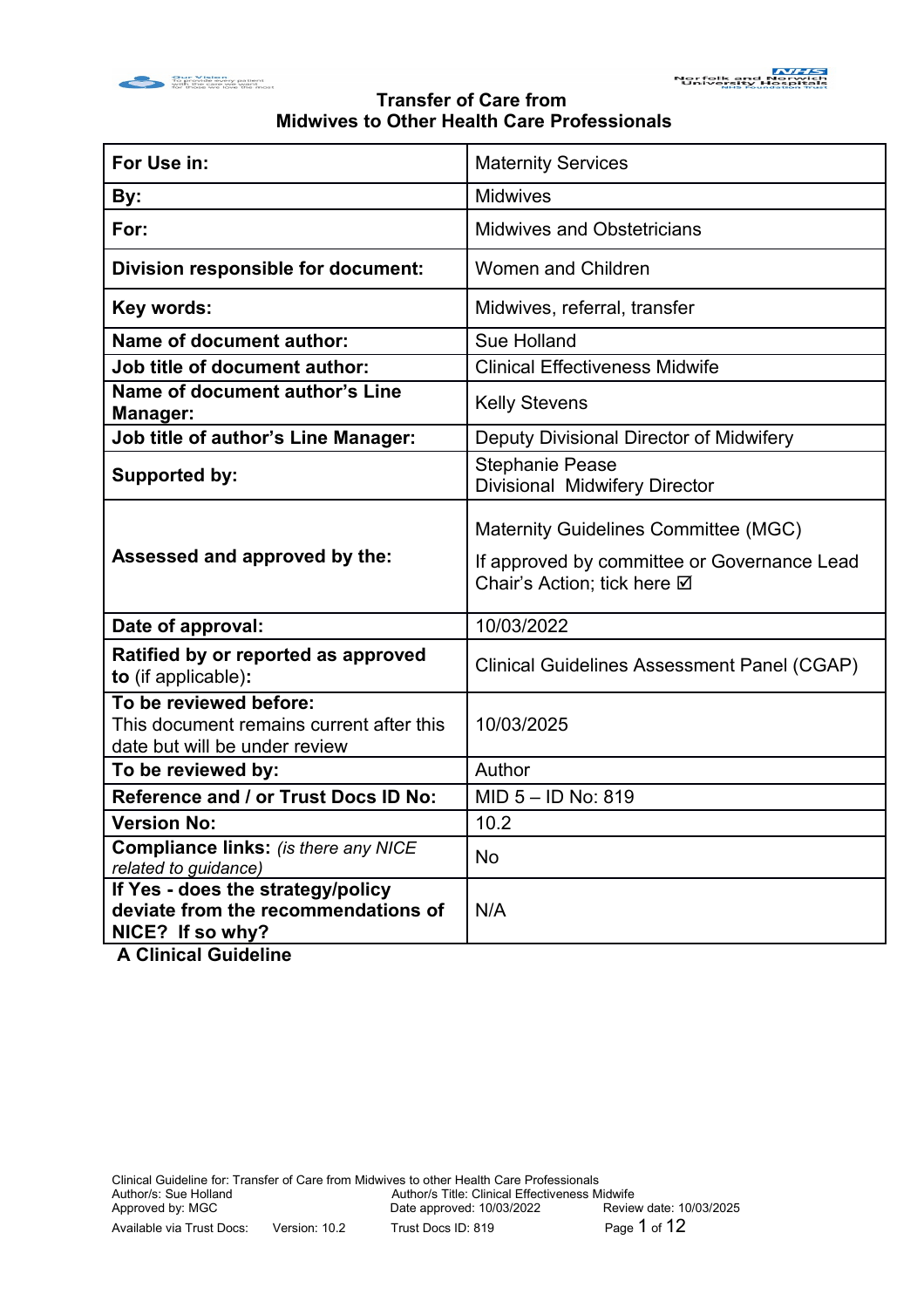# **Version and Document Control:**

| <b>Version</b><br><b>Number</b> | Date of<br><b>Update</b> | <b>Change Description</b>                                                                                         | <b>Author</b> |
|---------------------------------|--------------------------|-------------------------------------------------------------------------------------------------------------------|---------------|
| 10                              | 26/11/2021               | Removal of alert form.<br>Added in MMAU and links to relevant<br>documents.<br>Amended referral pathway for EPAU. | Sue Holland   |
| 10.1                            | 07/03/2022               | Appendix 3 amended                                                                                                | Sue Holland   |
| 10.2                            | 10/03/2022               | Minor changes to page 6                                                                                           | Sue Holland   |
|                                 |                          |                                                                                                                   |               |

# **This is a Controlled Document**

Printed copies of this document may not be up to date. Please check the hospital intranet for the latest version and destroy all previous versions.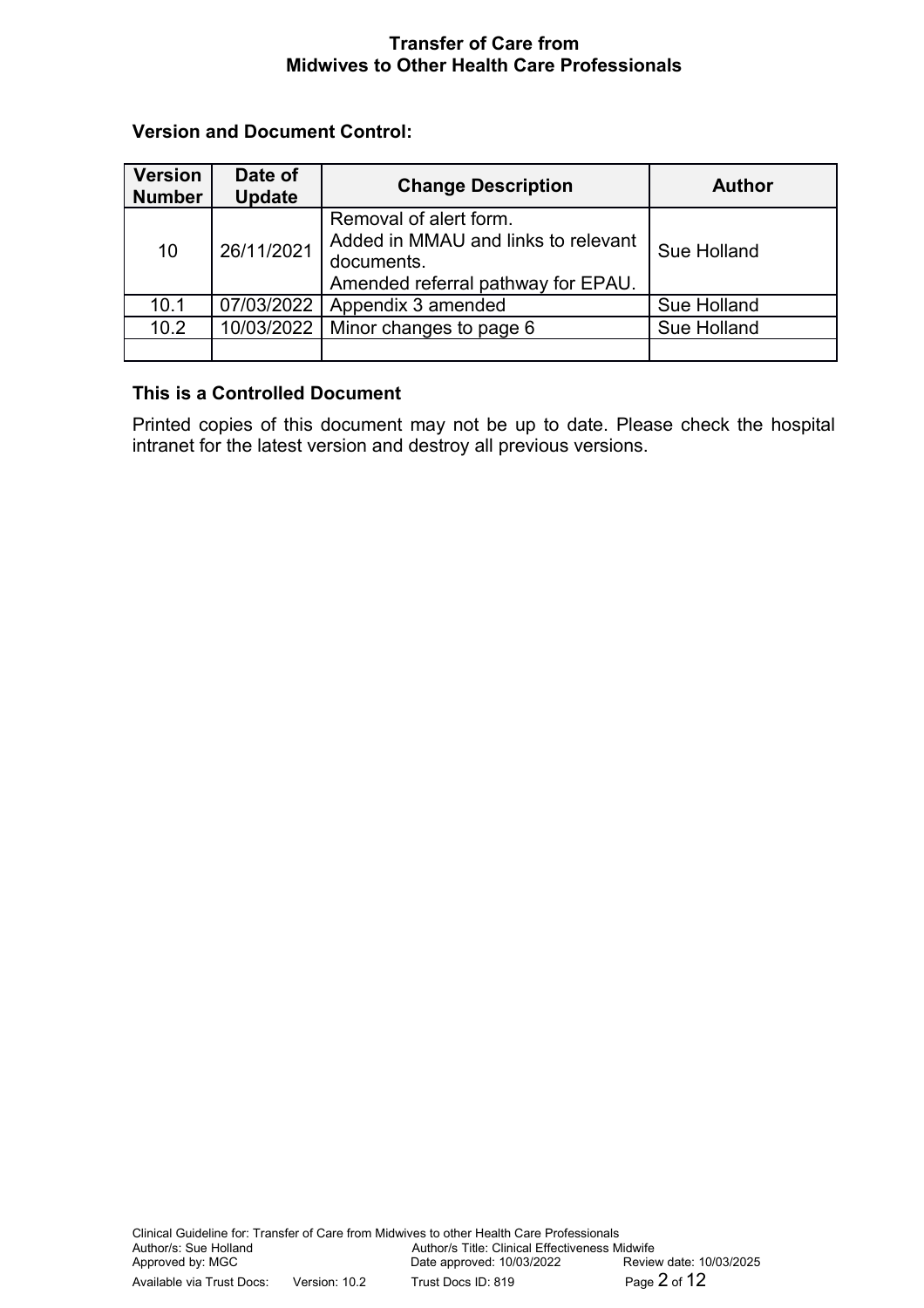**Quick Reference 1 – How and where to transfer patients (see also Quick Reference 3 Early bleeding/pain)**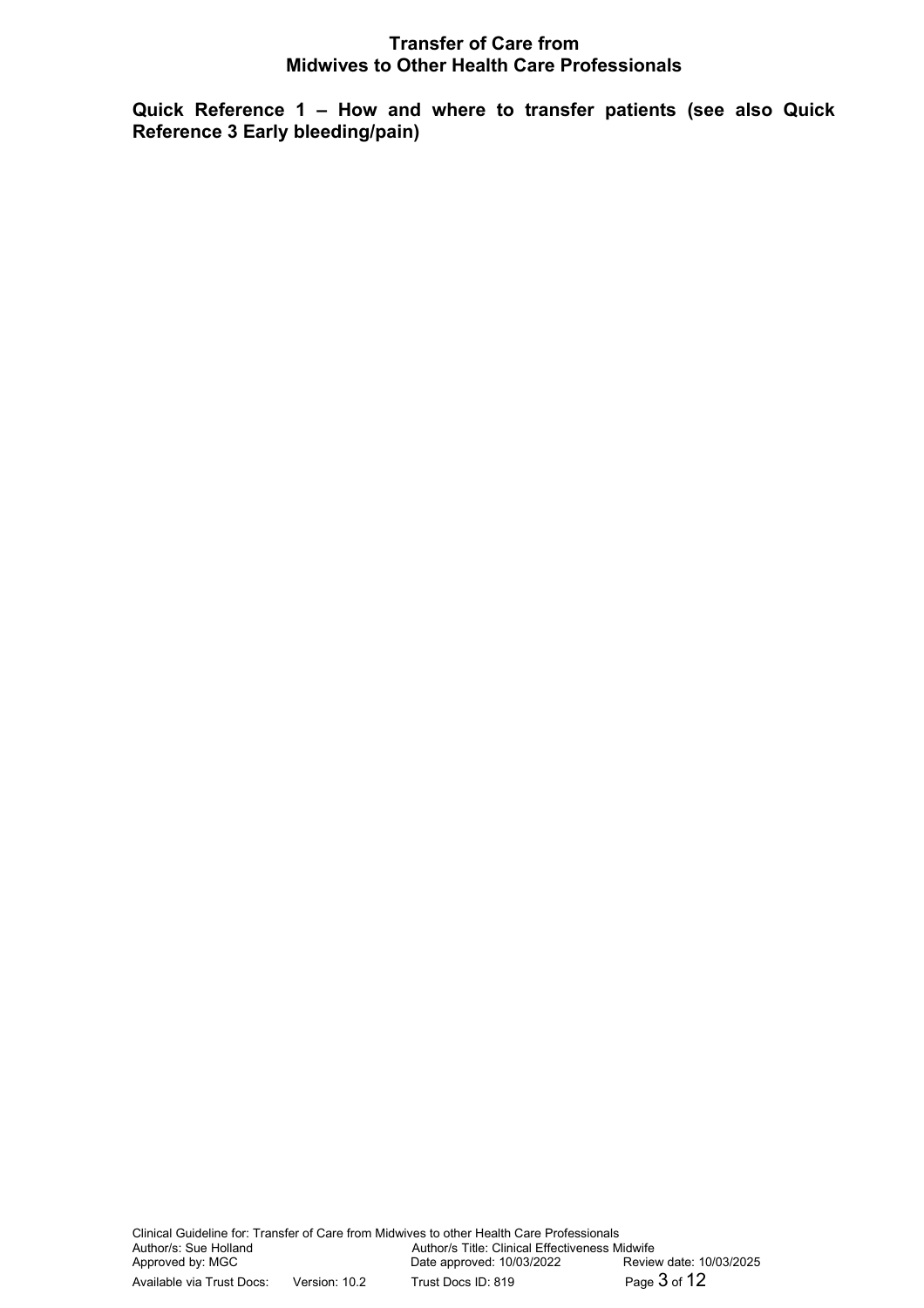# **Quick Reference 2 – Guidance for transfer of care to another trust**

Clinical Guideline for: Transfer of Care from Midwives to other Health Care Professionals Author/s: Sue Holland<br>
Author/s Title: Clinical Effectiveness Midwife<br>
Approved by: MGC<br>
Date approved: 10/03/2022<br>
Review date: 10/03/2025 Date approved: 10/03/2022 Available via Trust Docs: Version: 10.2 Trust Docs ID: 819 Page 4 of 12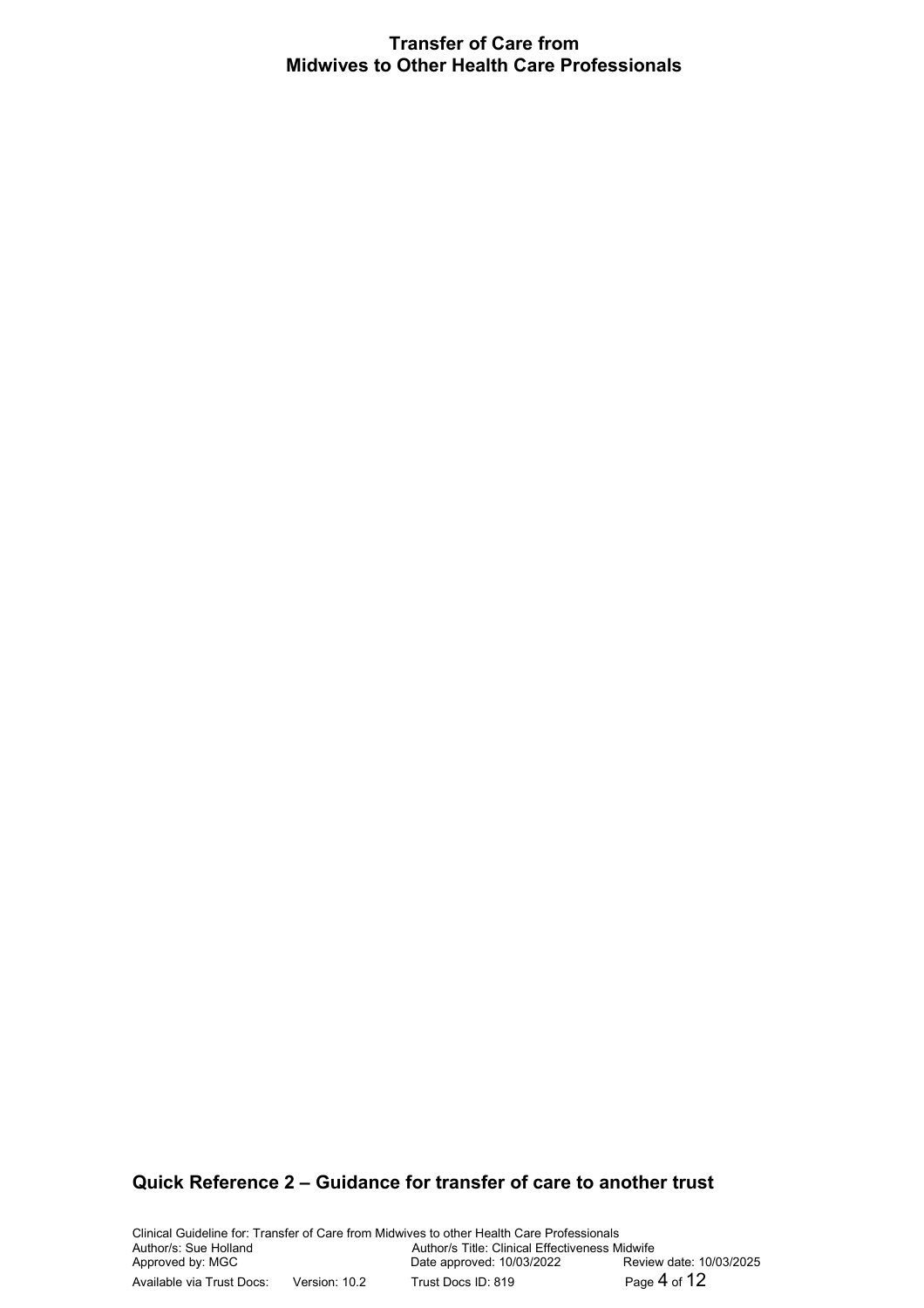**From Inpatient Wards**

**From Home**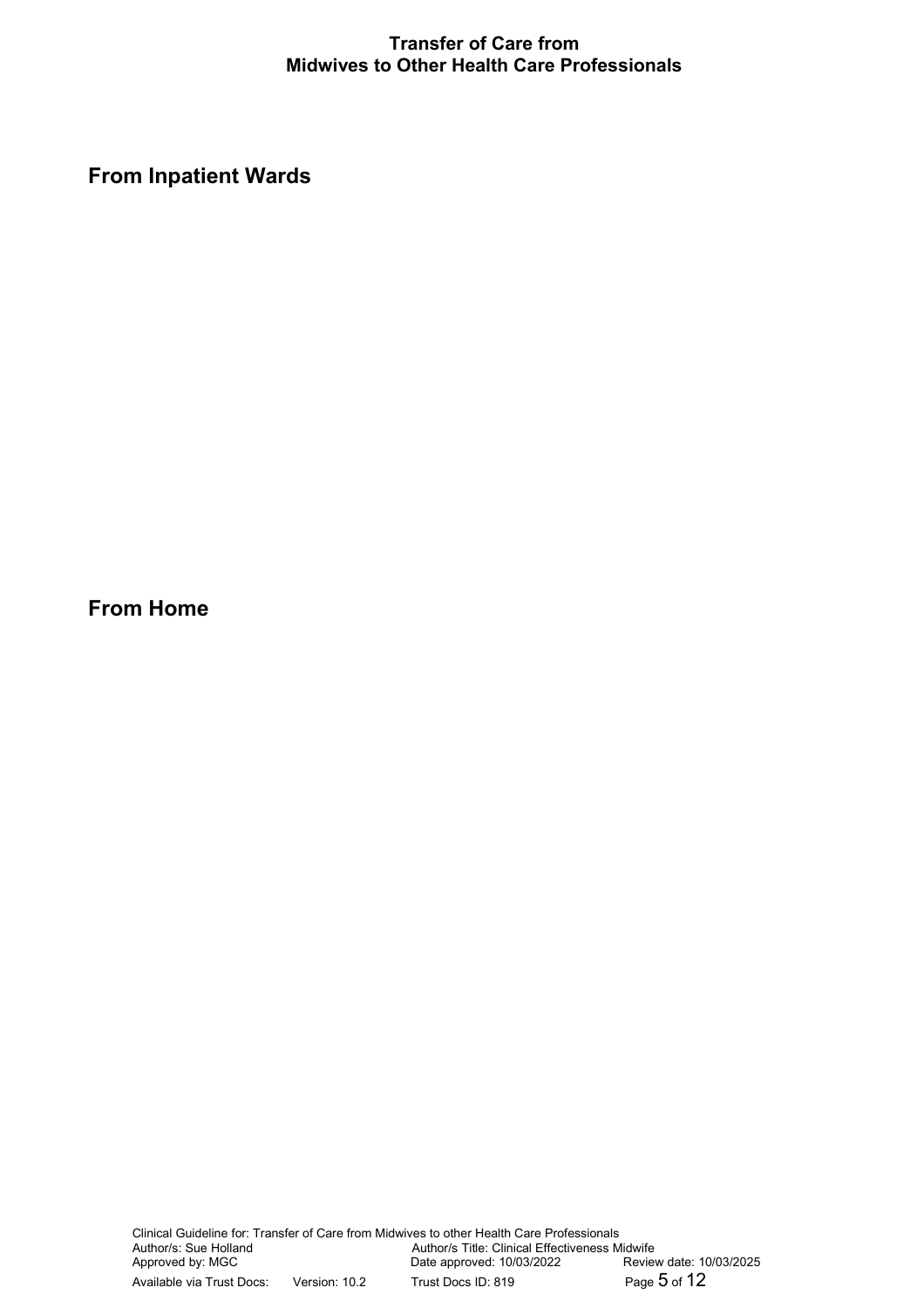**Quick Reference 3 - Early pregnancy bleeding/ pain advice**

Clinical Guideline for: Transfer of Care from Midwives to other Health Care Professionals Author/s Title: Clinical Effectiveness Midwife<br>Date approved: 10/03/2022 Review date: 10/03/2025 Approved by: MGC <br>Available via Trust Docs: Version: 10.2 Trust Docs ID: 819 Page 6 of 12 Available via Trust Docs: Version: 10.2 Trust Docs ID: 819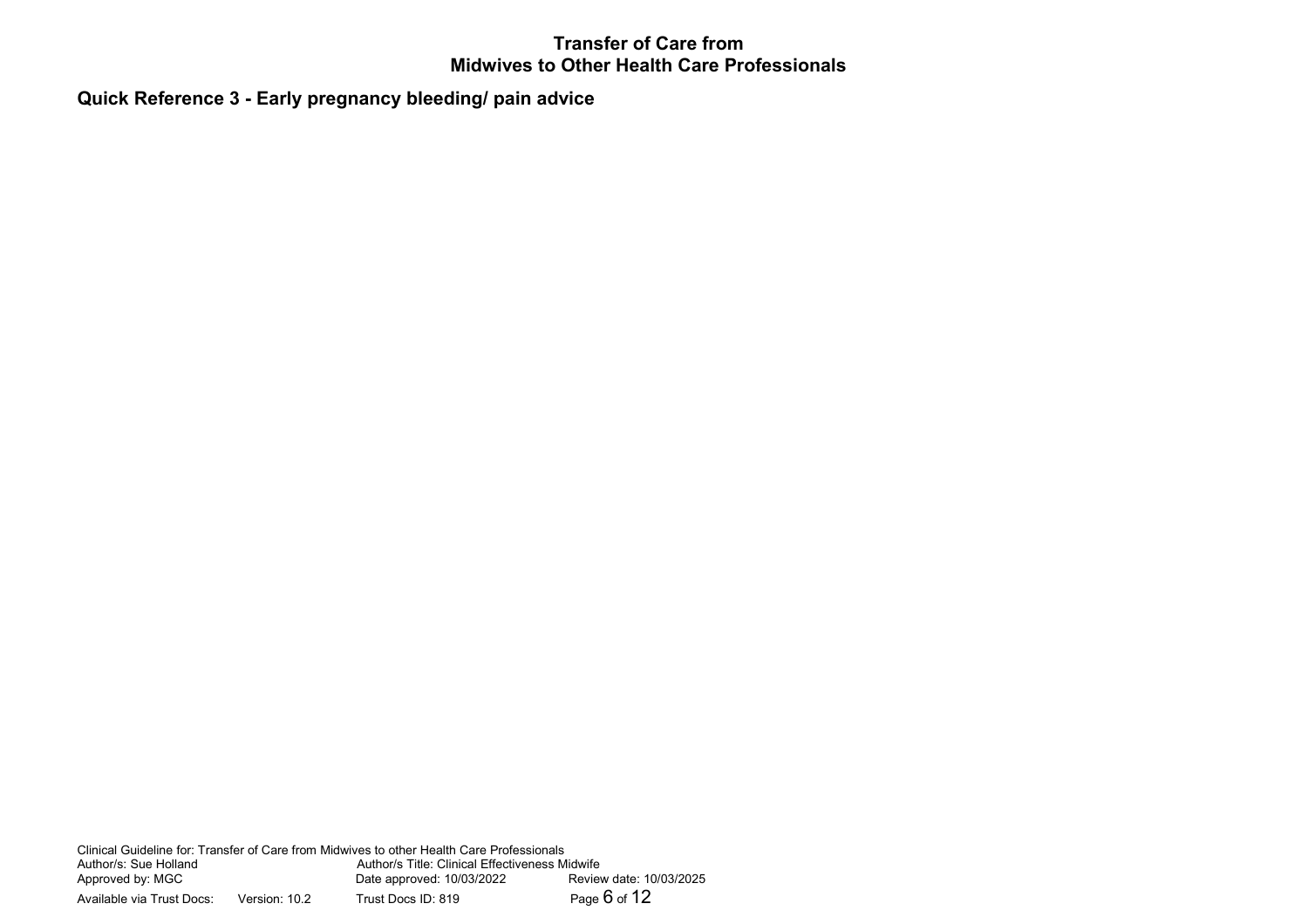| <b>Appendix 3 Consultant speciality list</b>              |                                                              |
|-----------------------------------------------------------|--------------------------------------------------------------|
| <b>Monday (AM)</b>                                        | Vulnerable women & FGM:                                      |
| <b>Ms Beth Revell (BJR)</b>                               | Learning Difficulties,                                       |
| <b>Skylark Team &amp; Perinatal Mental Health</b>         | Severe Postnatal Depression,                                 |
|                                                           | Puperal or Psychosis,                                        |
|                                                           | Psychiatric disorders, (mod/severe)                          |
|                                                           | Drug / Alcohol abuse                                         |
|                                                           | Age 19 or younger at EDD                                     |
| <b>Monday (PM)</b>                                        | Pre-term labour & Infectious diseases:                       |
| Mr Lartey (JPL)                                           | Anyone who needs cervical length or suture,                  |
|                                                           | Late miscarriage,                                            |
|                                                           | Prev PPROM                                                   |
|                                                           | HIV, Hep B/C                                                 |
|                                                           | Current Bacterial vaginosis ≤16/40                           |
| Tuesday (AM)                                              | <b>General Obstetrics:</b>                                   |
| Ms Gibson (ABG) & Mr Sveronis (Locum)                     | ٠<br>Jehovah Witness                                         |
|                                                           | <b>个TRA</b>                                                  |
|                                                           | Anaemia, sickle cell thalassemia disease thrombocytopenia    |
|                                                           | Previous poor outcome (HIE)/Neonatal Death.                  |
|                                                           | Recurrent 1 <sup>st</sup> trimester miscarriage.             |
|                                                           | Current PET/SGA                                              |
|                                                           | ↑ Maternal age at EDD                                        |
| <b>Tuesday (PM)</b>                                       | Birth choices:                                               |
| <b>Ms Nirmal (DMN)</b>                                    | BAC,                                                         |
|                                                           | Traumatic delivery,                                          |
|                                                           | 3rd degree tears (if has been advised)                       |
|                                                           | 4 <sup>th</sup> degree tears                                 |
| <b>Wednesday (AM)</b>                                     | Fistula<br>Raised BMI                                        |
|                                                           | BMI 35-39.9 seen in ANC with dating scan                     |
| Mr Bircher (CWB) & Ms Haestier (ACH)                      | BMI 40 + seen in ANC with dating scan                        |
| <b>Wednesday (PM)</b>                                     | <b>Gestational Diabetes</b>                                  |
| <b>Ms Partridge/Mr Lartey (FHH)</b>                       |                                                              |
| <b>Wednesday (PM)</b>                                     |                                                              |
| <b>Ms Gibson (ABG)</b>                                    |                                                              |
|                                                           | Rainbow Clinic:<br>Previous SB                               |
| <b>Thursday (AM)</b><br>Mr Smith (RPS) & Mr Cameron (MJC) | Multiple Pregnancy, genetics & FMU                           |
|                                                           | Rhesus isoimmunisation or significant blood group antibodies |
|                                                           |                                                              |
| Ms Partridge (GCP) & Ms Remadevi (Locum)                  | Epilepsy                                                     |
| <b>Thursday (PM)</b>                                      | Pre-existing Diabetes - Type 1, Type 2, Pump etc.            |
| <b>Ms Partridge &amp; McKelvey (ACM)</b>                  |                                                              |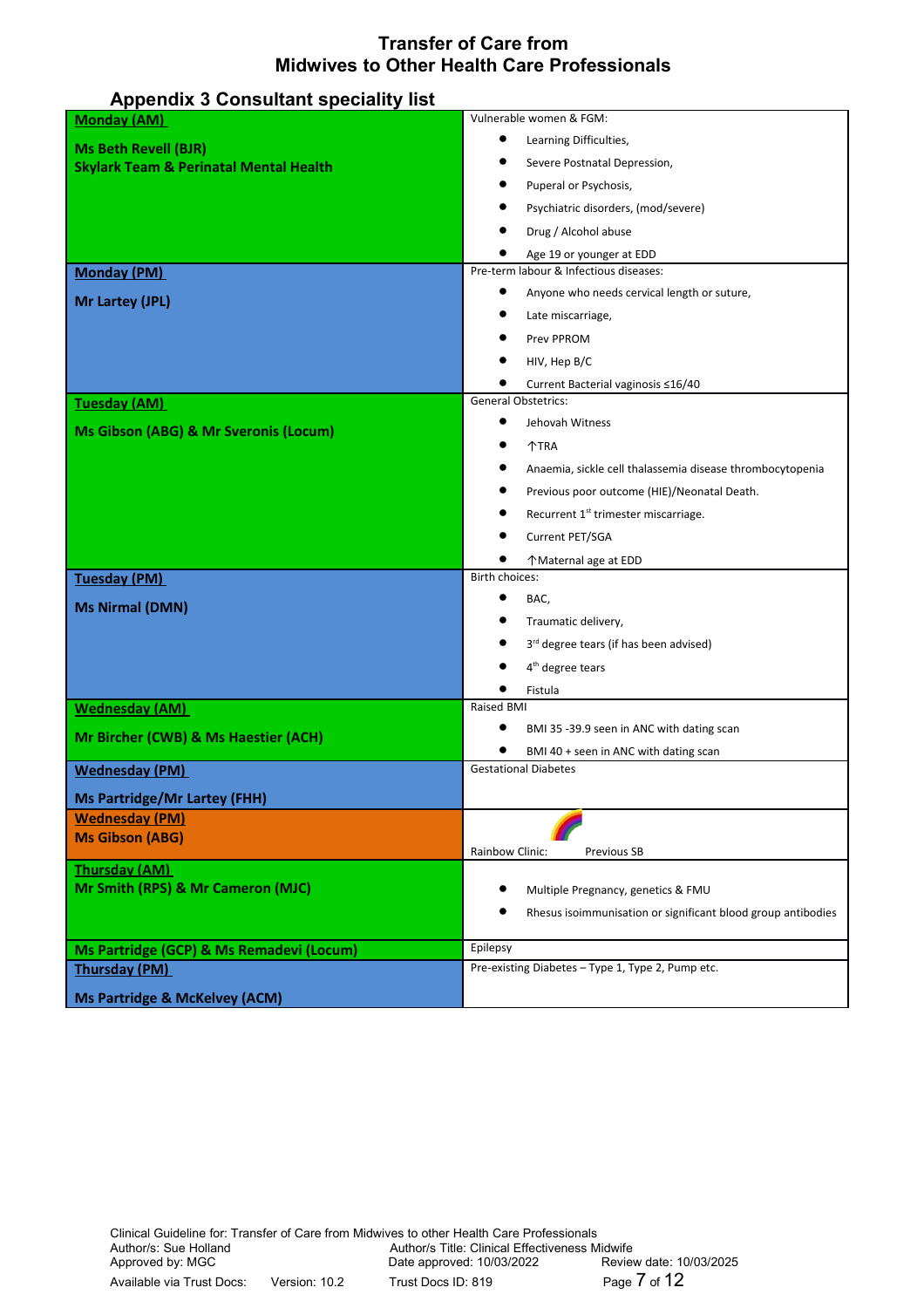| Friday (AM)                                          | <b>Maternal Medicine:</b>                                                                 |
|------------------------------------------------------|-------------------------------------------------------------------------------------------|
| Ms Harlow (FHH), Mr McKelvey (ACM) & Mr Lartey (JPL) | ٠<br>Cardiac disease,                                                                     |
|                                                      | ٠<br>Neurology disorders (exception Epilepsy)                                             |
|                                                      | $\bullet$<br>Renal disorders including urology problems                                   |
|                                                      | ٠<br>Pre-pregnancy hypertension,                                                          |
|                                                      | $\bullet$<br>Autoimmune disorders including Rheumatology &<br>inflammatory bowel disease. |
|                                                      | $\bullet$<br>Endocrine disorders,                                                         |
|                                                      | ٠<br>Respiratory Disease,                                                                 |
|                                                      | Malignant disease,                                                                        |
|                                                      | ٠<br>Other Haematological disorders,                                                      |
|                                                      | Severe pre-eclampsia or HELLP in previous pregnancy.                                      |

### **Objective**

To ensure that arrangements are clear as to who and how to transfer the care of women and/or neonates when outside of midwifery practice to other appropriate health professionals. It covers from pregnancy to up to 28 days post-partum.

### **Rationale**

Transfer of care between professionals is an essential part of a midwife's role. The midwife is responsible for ensuring appropriate transfer to maintain seamless safe care. There is a professional and legal duty of care requiring health professionals to record and communicate any arrangements for the continuity of care of a woman.

Effective communication and clearly identified pathways for referral and transfer of care/carer are crucial to maintain patient safety

#### **Broad recommendations**

- 'Urgent' in this instance is classified as anything that requires immediate consultation but not emergency admission.
- Continuity of consultant should be maintained wherever possible.
- Documentation of plans made and reason for transfer should be made in the maternity hand held records and on the Digital records – Euroking records.
- Any handover of care should be undertaken using Situation, Background, Assessment, Recommendation (SBAR sticker) (and in accordance with the Management of: Handover of Care Guideline [Trustdocs ID: 1434.](http://trustdocs/Doc.aspx?id=1434)
- When escalating care clear communication is vital and using safety critical language should be used – think AID (Each baby Counts+ learn and support Programme).



Clinical Guideline for: Transfer of Care from Midwives to other Health Care Professionals Author/s Title: Clinical Effectiveness Midwife<br>Date approved: 10/03/2022 Review date: 10/03/2025 Approved by: MGC Date approved: 10/03/2022 Available via Trust Docs: Version: 10.2 Trust Docs ID: 819 Page 8 of 12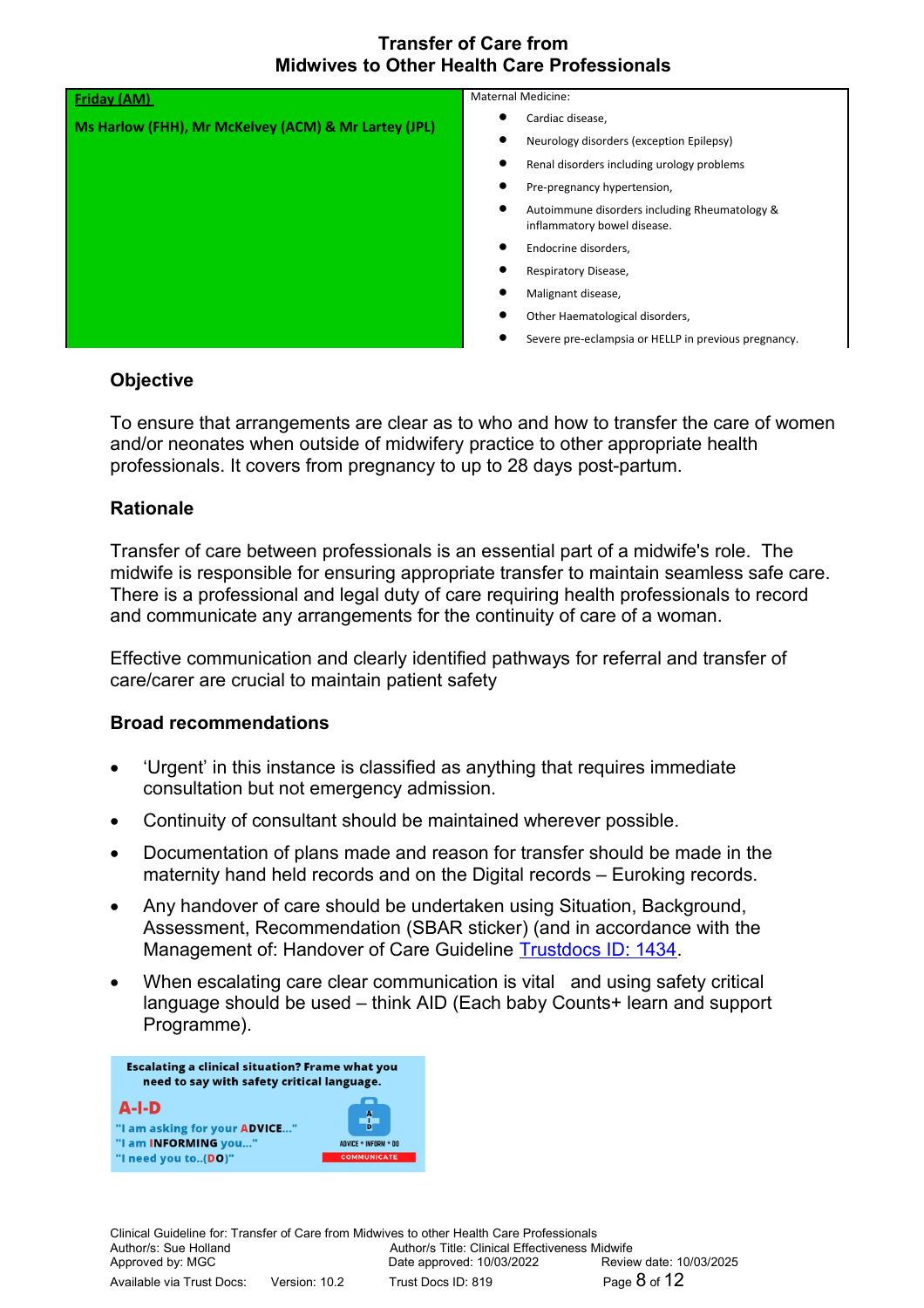# **Referral in Hospital Setting**

Emergency

For **all** emergencies the 2222 bleep should be used stating nature of emergency location and room number. If not already under consultant care the patient will then transfer to consultant led care Obstetric emergencies.

- Major Obstetric Haemorrhage (Antenatal/Intrapartum/Postnatal).
- Shoulder Dystocia.
- Cord Prolapse.
- Imminent/visible breech birth.
- Compromised Women with suspected sepsis.
- Formulating pre-eclampsia/eclampsia/severe hypertension.
- Suspected concealed abruption.

### MLBU

Following a risk assessment, and any deviation from the normal then the midwife should arrange transfer to the delivery suite. If intrapartum then the delivery suite coordinator should be informed as well as the obstetrician refer to Intrapartum Care in all Settings [\(Trustdocs ID: 850\)](http://trustdocs/Doc.aspx?id=850) and Trust Guideline for the Midwife-Led Birthing Unit (MLBU) Operational Guideline [\(Trustdocs ID: 7181\)](http://trustdocs/Doc.aspx?id=7181) for more guidance. If from MLBU then the midwife must accompany the patient to delivery Suite.

Once referred in labour, a woman will remain under consultant care until transfer home.

#### All other referrals

If there is any deviation from the normal on risk assessment then the usual practice, excluding emergencies, is to bleep the relevant specialist whom is needed.

#### **Referrals in the community**

# **Booking**

All women are risk assessed at booking and the lead professional is identified using the criteria in appendix 4 (Copied from the guideline to Antenatal Booking and subsequent Antenatal Appointments and Risk Assessment, [Trustdocs ID: 795\)](http://trustdocs/Doc.aspx?id=795).

# **Antenatal period**

Any deviation from the normal, refer to the appropriate clinician, i.e. general practitioner (GP) or consultant obstetrician. Any issues of concern inform the appropriate expert i.e. 'safeguarding children' concerns, mental health concerns or disclosed domestic violence.

- If non urgent and <12 completed weeks of pregnancy, contact the Antenatal Clinic (ANC) or arrange an appointment at the Early Pregnancy Assessment Unit (EPAU).
- If non-urgent and over 12 completed weeks of pregnancy, contact the GP or ANC or Cley Gynae ward 01603 287242 for further review.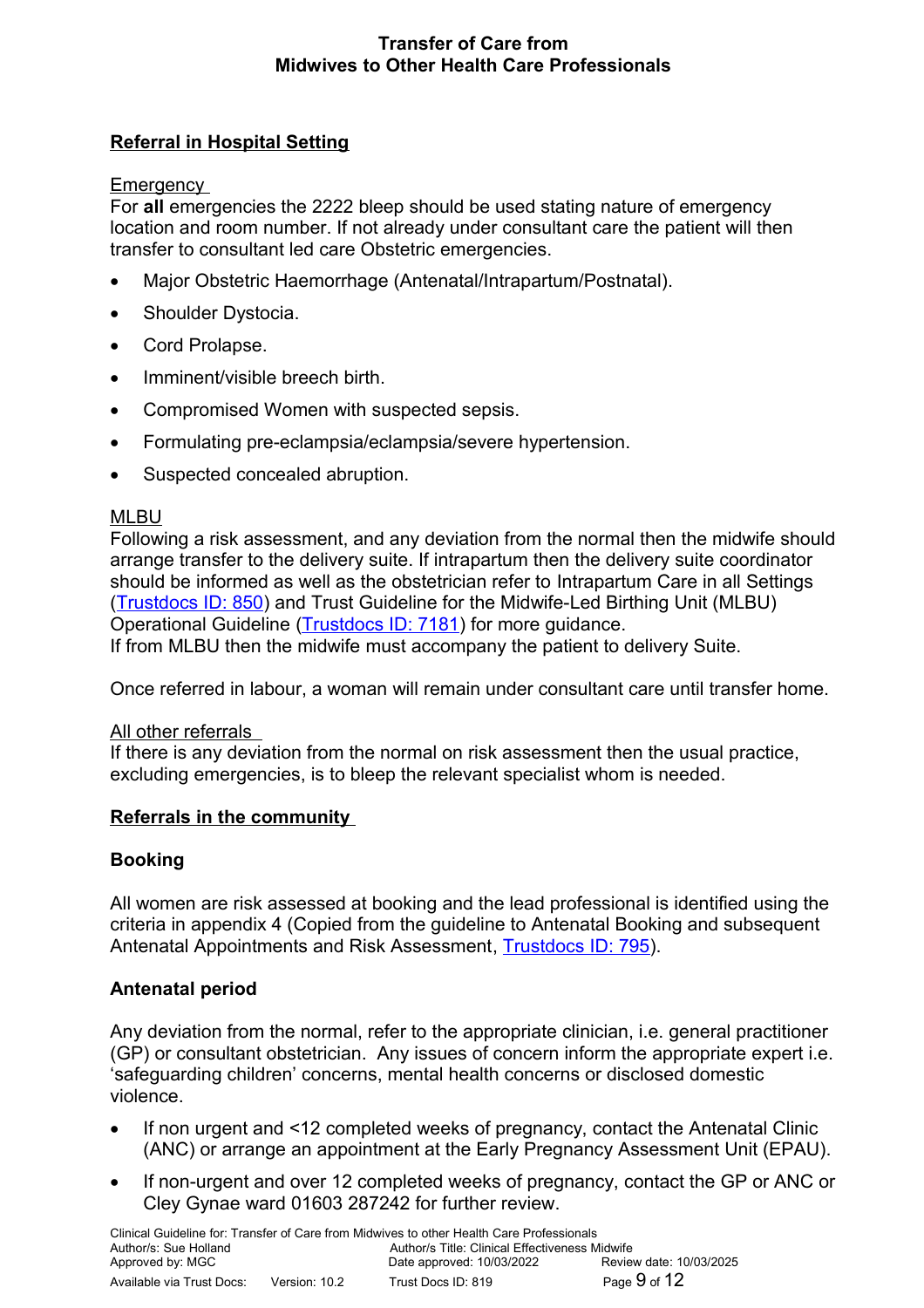- If urgent and <22 completed weeks of pregnancy, arrange referral for a gynaecological opinion via, emergency department.
- For early pregnancy bleeding see flow chart appendix 3.
- If urgent and 22 or more weeks pregnant, refer directly to the MAU see Macleod Maternity Assessment Unit (MMAU) Standard Operating Procedure (SOP), [Trustdocs ID: 11525.](http://trustdocs/Doc.aspx?id=11525)
- In an emergency and 22 or more weeks pregnant transfer by 999 paramedic ambulance. The caller must state 'this is an obstetric emergency'. Depending on the nature of the emergency and if the patient requires delivery suite, Delivery Suite should be alerted by bleep 0531 Consider if more appropriate to transfer to the Emergency Department (see MMAU SOP) e.g. severe breathlessness; chest pain ;?DVT.
- If a woman requests a home birth then she should referred to the Juniper Home birth team please see Trust guide line Clinical Guideline for Planned Home Birth Management, [Trustdocs ID: 805.](http://trustdocs/Doc.aspx?id=805)

# **Intrapartum**

Home birth

In an emergency the midwife must call 999 and request a paramedic ambulance and must state "this is an obstetric emergency". Delivery Suite coordinator should be alerted by bleeping 0531 or phoning directly on 01603 287393 who will then liaise with the consultant team on call and prepare a room ready.

Calls will be documented in the delivery suite diary by the DS coordinator

See section in Trust guide line Clinical Guideline for Planned Home Birth Management, [Trustdocs ID: 805,](http://trustdocs/Doc.aspx?id=805) for more detail of transfer by ambulance.

The midwife will accompany the woman to delivery suite via the West Atrium. And a full handover given on arrival to the unit

# **Postnatal:**

# **Maternal**

Following a risk assessment, any deviation from the normal and the midwife needs to transfer in as an emergency –see process as above. Consider if the emergency department may be more appropriate:

 If urgent but not requiring emergency admission, refer to appropriate medical practitioner this may be he GP or to the obstetrician on MMAU - refer to the MAU standard operating procedure [Trustdocs ID No: 11525.](http://trustdocs/Doc.aspx?id=11525)

# **Postnatal period - transfer of care to health visitor**

 Transfer of care to the health visitor (HV) by a midwife may occur at any time from 11-28 days postpartum. Timing of transfer is dependent upon need for midwifery care. The situation may require the midwife to liaise directly with the HV to ensure a seamless service and avoid conflicting advice.

At whatever stage care is transferred, the midwife is required to complete the Maternal Discharge Summary Form (the blue form at the back of the post-natal notes) this is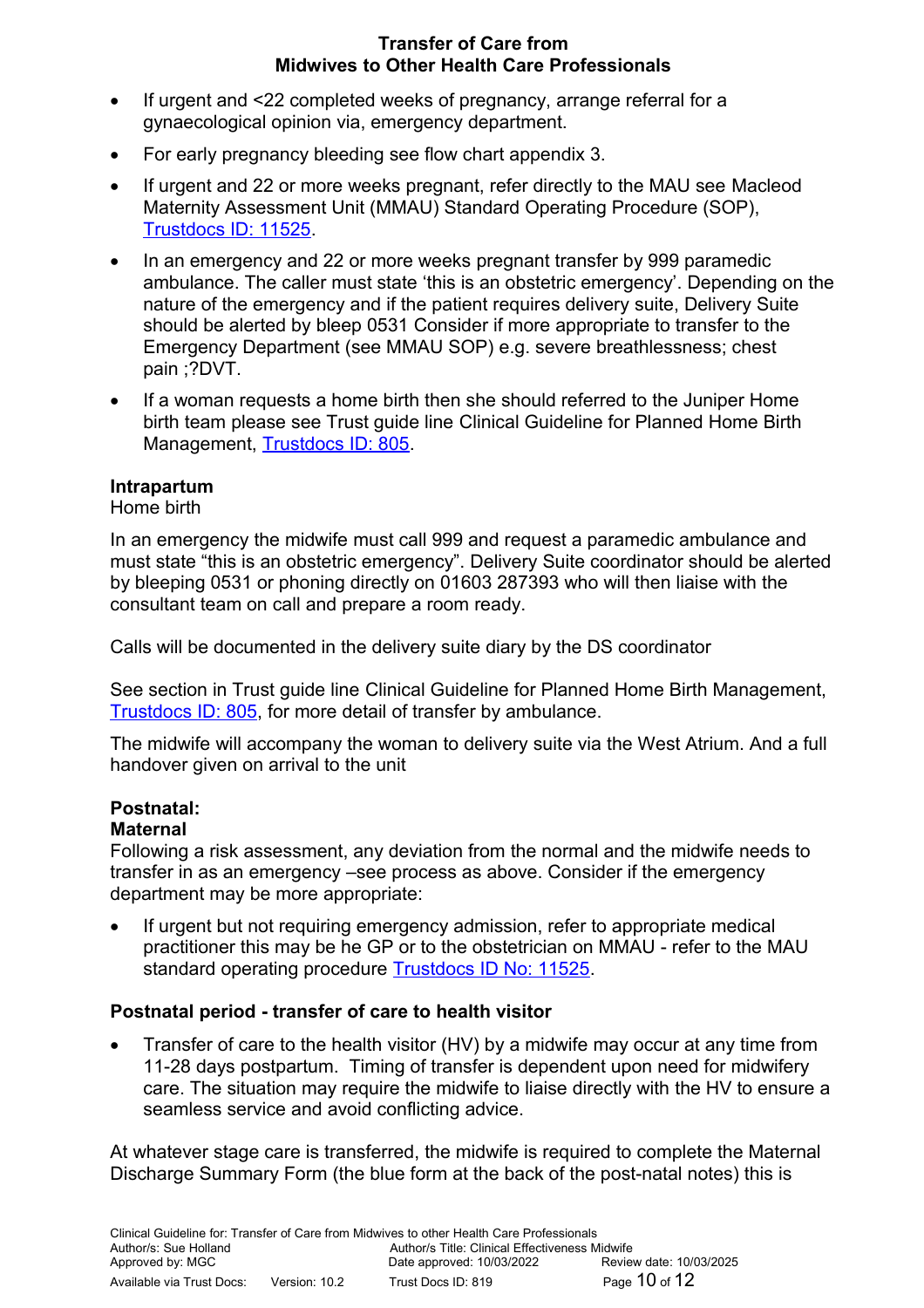then placed in Personal Child Health Record (the red book) ready for the health visitor. It should provide the following information:

- Birth weight.
- Last recorded weight of baby.
- Feeding progress.
- Neonatal screening test date.
- Any relevant problems/history. Specifically to include any 'safeguarding children', mental health, domestic violence or lone worker safety issues.
- Also must be noted if any birth trauma /bruising/birthmarks Good practice is to include a copy of the Neonatal and Infant Physical Examination (NIPE) form.

The maternal and baby notes are removed from the house upon discharge from midwifery care and returned to maternity unit (to a trolley in the admin corridor) for filing within the buff notes **as soon as possible** after 28 days postpartum

**Neonates** when the midwife detects a deviation from the normal In an **emergency**, always ring 999, whatever the age, and the baby will be transfered to the emergency department (ED). A pre alert call by the paramedic team to the ED will be made and the appropriate team (either neonatal or paediatric) will be called to resus. If on arrival the baby is stable then transfer to the CAU will be arranged

# **Urgent**

If within **24 hours of birth** discuss with NICU doctor/ ANNP bleep 1377 (9am-5pm) or (out of hours) bleep 1060

If they decide the neonate needs review they will arrange review on the neonatal unit.

If **greater than 24hrs but less than 14 days** refer to CAU by calling the Tier 2/consultant on refer to Trust Guideline for the Management of Admissions of infants 14 days of age and under, **Trustdocs ID: 1259**.

# If **over 14 days**

Contact CAU via DECT phone 6580 and they will be assessed in the CAU/ Coltishall ward.

# **Non urgent** refer to the GP

Please see also refer to Trust Protocol for the Management of Babies with Prolonged Jaundice referred from Primary Care, [Trustdocs ID: 1528.](http://trustdocs/Doc.aspx?id=1528)

# **Transfer of Antenatal patients to another hospital trust**

If transferring a patient for ongoing care to another hospital trust please follow the flow charts regarding E3 workflows and printing guidance. See appendix 2

# **Clinical Audit Standards derived from the guideline**

The Maternity Services are committed to the philosophy of clinical audit, as part of its Clinical Governance programme. The standards contained in this clinical guideline will be subject to continuous audit, with multidisciplinary review of the audit results at one of